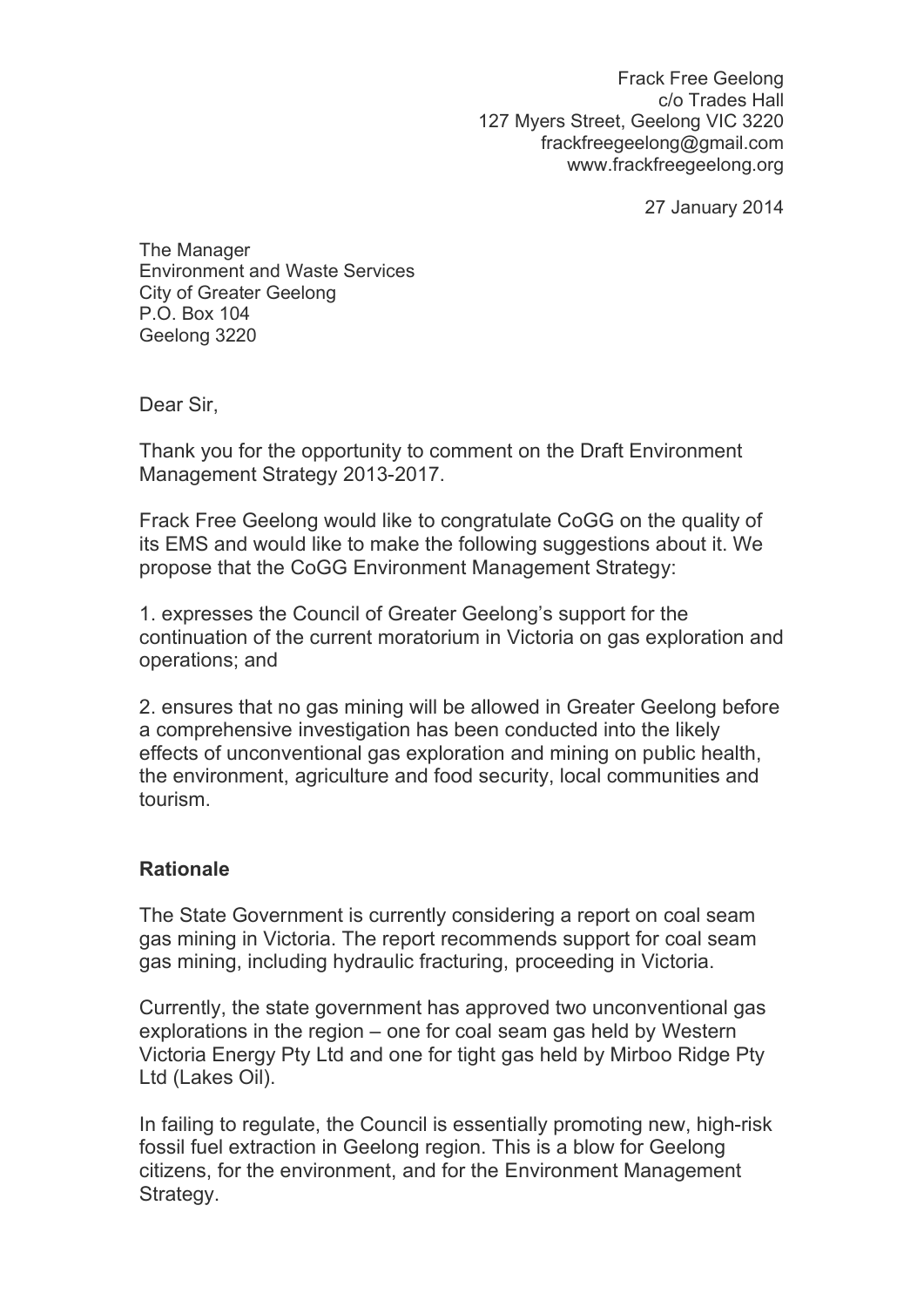There are significant potential risks from coal seam gas, tight gas and shale gas mining, including adverse impacts on key industries like tourism and agriculture, public health and wellbeing implications and environmental implications, potential contamination of groundwater.

Unconventional gas mining is a matter of serious concern to communities in the region of Geelong. Community meetings on fracking have been held in Torquay on 1 October, Moriac on 13 November 2013, Deans Marsh on 25 November 2013 and in Geelong on 12 December 2013. A meeting is scheduled for 2 February in Apollo Bay, and meetings are also being planned in Armstrong Creek and Bellbrae.

These communities are preparing campaigns which will declaring themselves 'coal seam gas' free consistent with 'Lock the Gate' campaigns conducted in Queensland, New South Wales and Gippsland, and are establishing action plans should the gas mining companies start to explore in their area. (For more information on this, see www.frackfreegeelong.org).

While the concern of Geelong's citizens is to protect the city's aquifers, it is also about protecting the atmosphere from more pollution with greenhouse gases, and the climate change which is caused by this air pollution. Pushing ahead with gas extraction is a waste of effort and capital at a time when we need to be looking for ways to use less, not more fossil fuels.

It is actually very disturbing that exploration for gas mining has been allowed at all without any environmental impact assessments, clear separation distances and bans in environmentally-sensitive areas.

The Surf Coast Shire Council resolved on 22 August 2012 to call on the Victorian Government to institute a moratorium on all new coal seam gas exploration and operations until there had been a comprehensive investigation into the likely effects of the industry on the environment and local communities. This investigation has still not occurred. It is critical that a comprehensive investigation be conducted and the results shared with the public before the State Government gives any consideration to lifting the current moratorium.

Sincerely yours, Elizabeth Packett

on behalf of Frack Free Geelong - a local community group www.frackfreegeelong.org